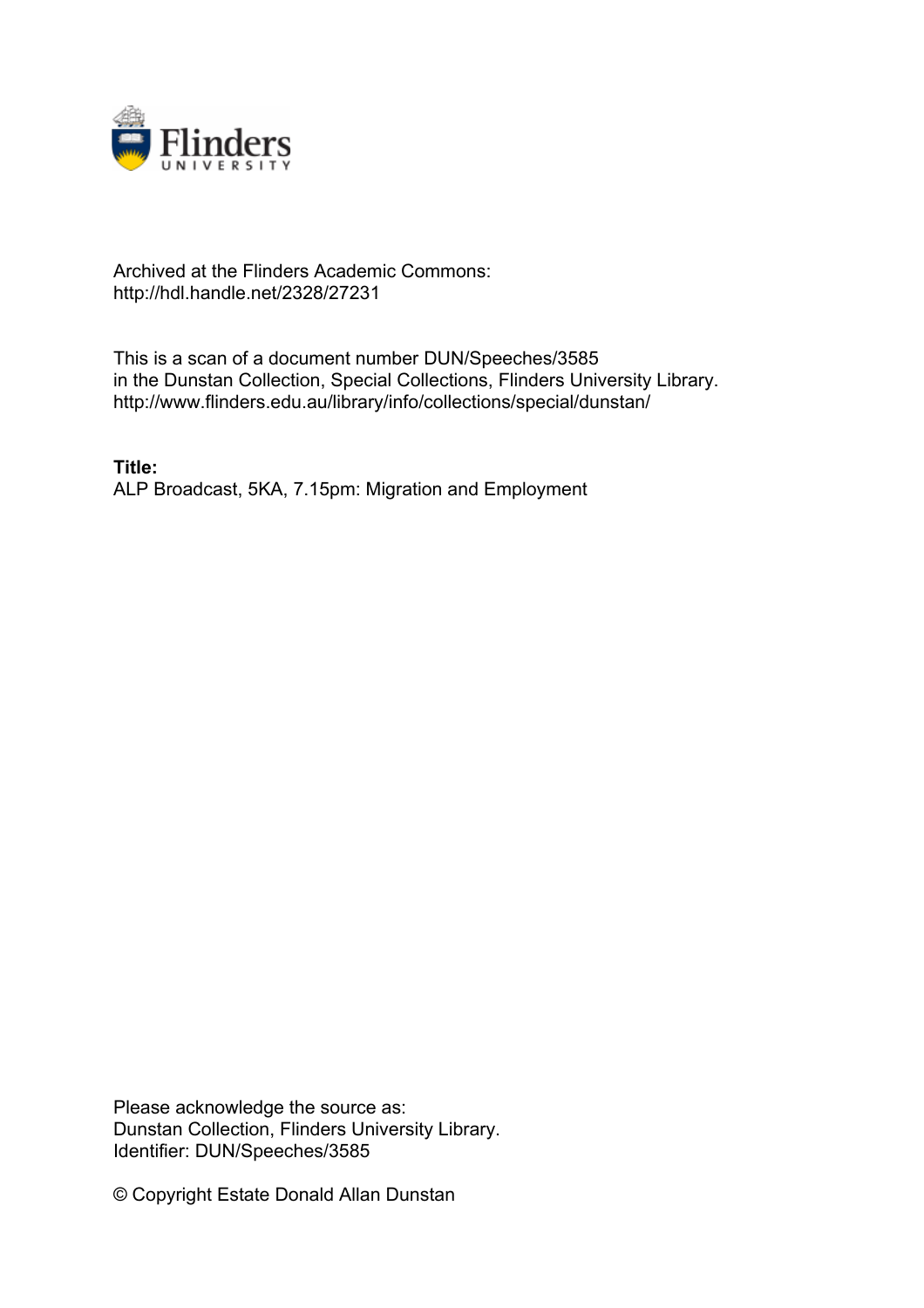## **A. L. P. BROADCAST. FRIDAY. JANHARY 30TH. 1959. 5KA. 7.15 P.M.** MR D. A. DUNSTAN. M. P.. MEMBER *FOR* NORWOOD.

*ferveria ( 3,34)* 

## MIGRATION AND EMPLOYBBNT.

- ₩  $\mathbf{r}$ 

> Good evening, listeners:- For some considerable time now prominence has been given to the various aspects of migration policy. Most people, I think, will agree that our population should be augmented by immigration as well-as by natural increase; and I take this opportunity to state that the Labor Party is in favour of bringing into this country as many suitable migrants as we are able to accommodate. I emphasize this fact because in some quarters it has been alleged that we are opposed to migration and that we are opposed to it purely on the ground that it could result in the reduction in wages and living standards of our own workmen. We are naturally concerned about such matters, but we are equally concerned about the failure Footo rall of the  $\Theta$ minimum  $\epsilon$  Government - and the Government of this State especially - *fo* make adequate provision for employment, housing and other services not only for our own growing population but also for the people who are being brought into the country.<br>Dunstan Collection, Special Collections, Flinders University Library.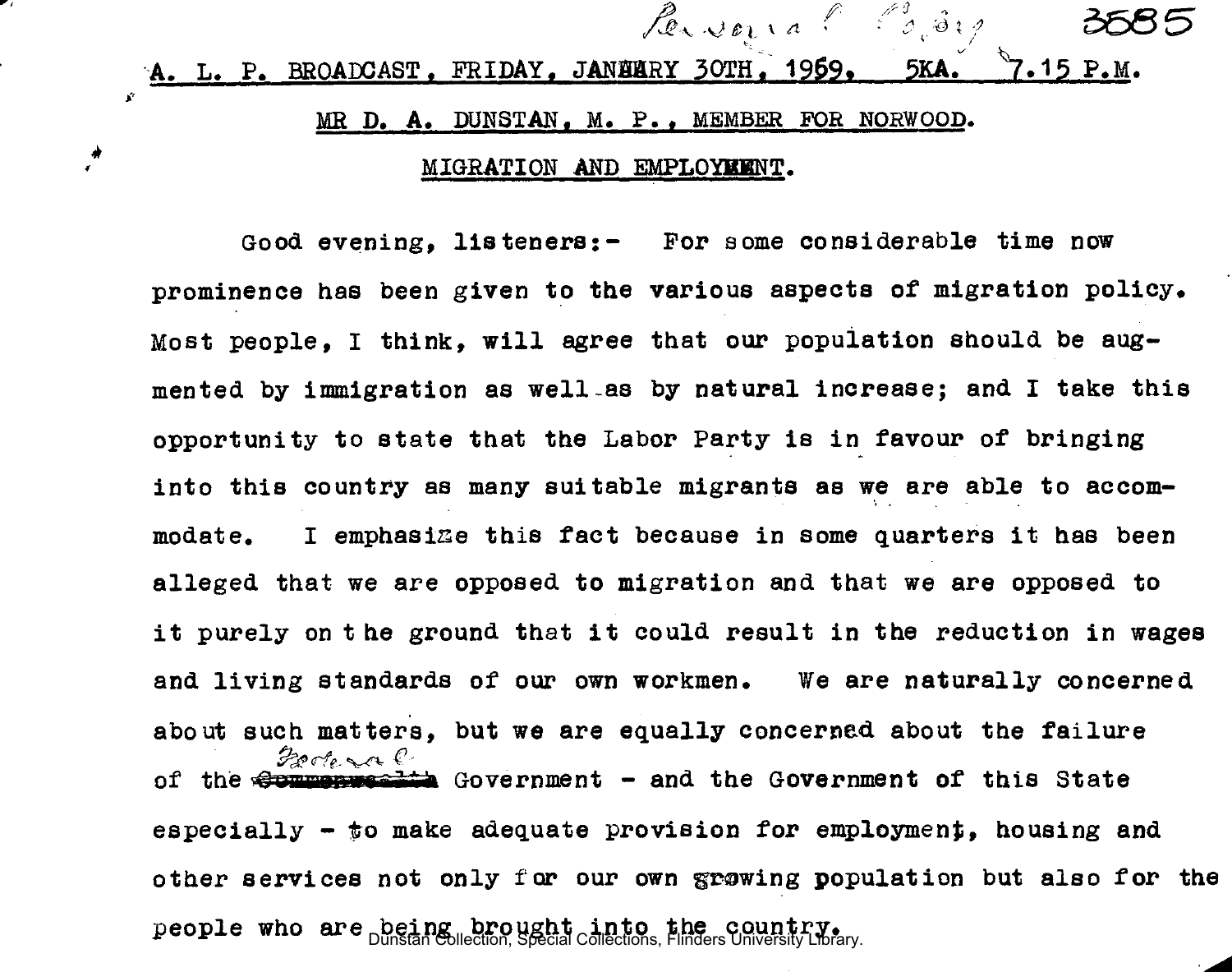Of course, the Federal L. C. P. Government is chiefly to blame for the unsatisfactory position that has developed in this connection. That Government has been in office for over nine years, during which it has exercised its power to determine migration policy, but its policy seems to have been confined to the mere processes of bringing migrants into Australia, with little or no consideration of the problems of their absorption. The Federal Government is quite content to think merely in terms of how many migrants it brings out, leaving to the State Governments the responsibility of providing employment, etc. On the other hand, we believe that migration policy should not be determined independently of the problems that inevitably arise from a rapid increase in.population; and, as you know, the increase that has taken place during the last ten years has been unprecedented, and the population is likely to increase at a faster rate in the immediate future. Moreover, it is fairly obvious that our own State Government is the least qualified to discharge the responsibility which the Fed-

Dunstan Collection, Special Collections, Flinders University Library.

 $-2-$ 

 $\mathbf{r}$ 

 $\Delta$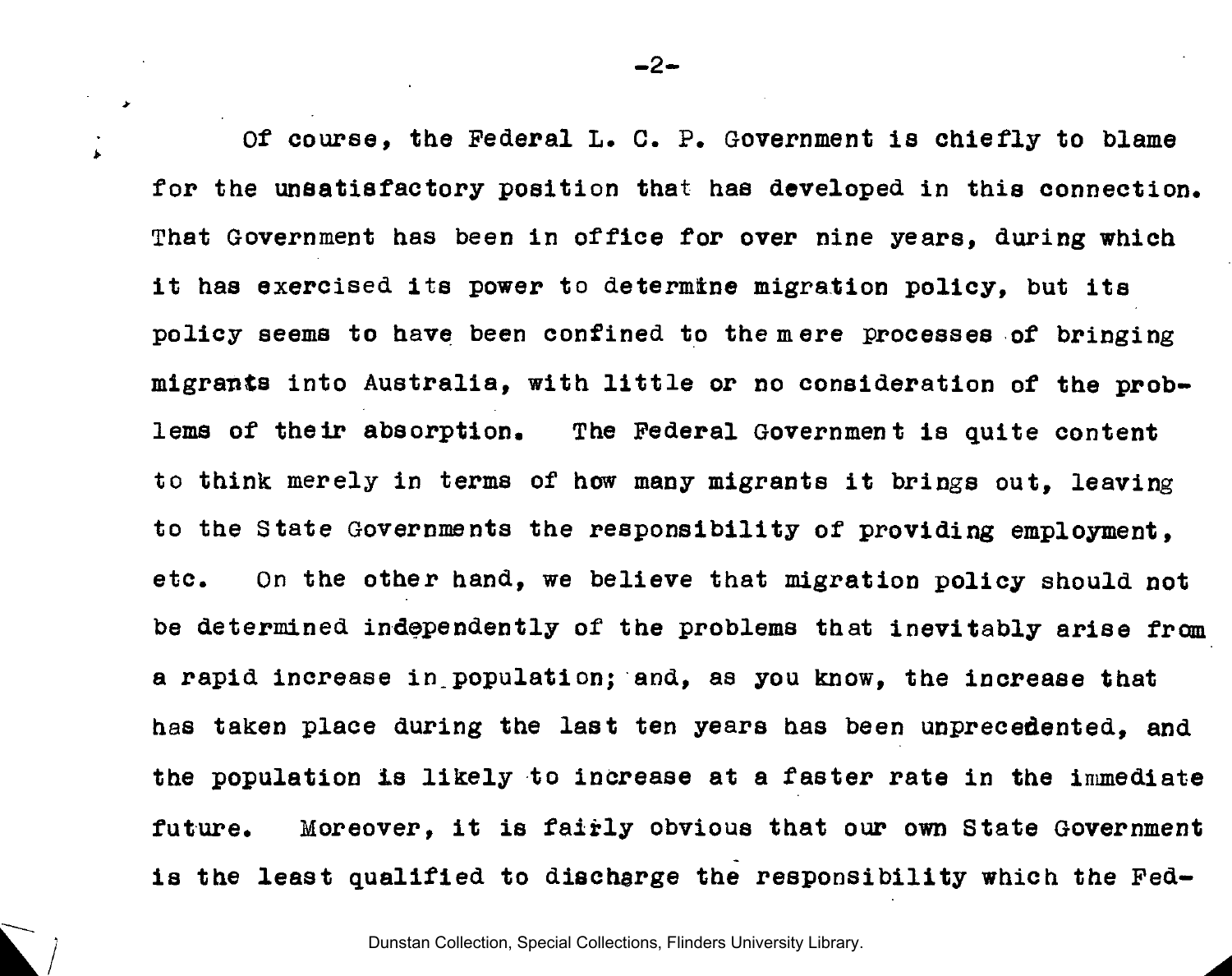eral Government has placed upon it. We have been repeatedly reminded that the rate at which the population of South Australia is increasing exceeds that of any of the other States, as if that were the only criterion; but I think you will agree that it merely emphasizes the need for special efforts to promote the development of the State to meet the increased demands resulting from that fact. What we need is a comprehensive, over-all plan, but that is the last thing we can expect from the Playford Government.

It is doubtful whether the Playford Government has ever contemplated making a bona fide response to the challenge of rapidly increasing population. In education, for example, it has, during the last few years, made frantic efforts to repair the damage that its own inaction brought about. Several years ago it knew - or should have known - what the position would be now, but it had no plan  $$ it merely patched up where it thought the situation was worse than elsewhere. Having neglected the matter for so long., it found itself beset with diffluotion, Special Collections, Flinders University Library.  $\alpha$  and  $\alpha$  exerc-

 $-3-$ 

 $\tau = -\mu$ 

 $\bullet$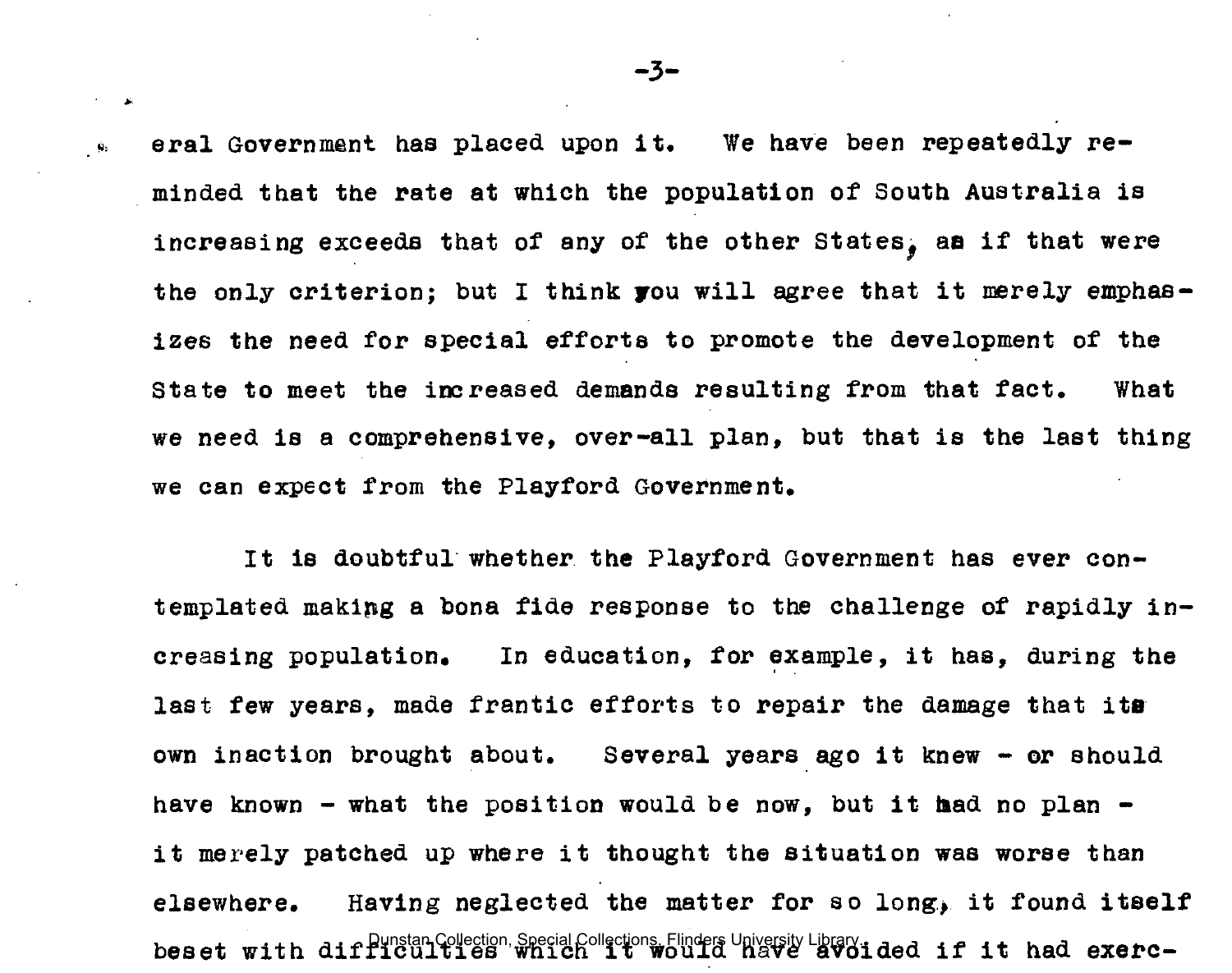ised reasonable foresight ten or twelve years ago. Its natural tendfency to do the wrong thing has been further aggravated by the policy it has since followed of building larger and larger schools. Everyone knows that a school should not be more than a certain size - when it grows too big it cannot be efficiently managed or supervised. But. of course. the Playford Government is not so much interested in promoting public education as in making sure the public receives the impression that the Government is doing the best thing possible for education. As a natter of fact, the Government is relying on the hope  $C$  extravagance  $\lambda$ that people will not notice the *and the involved* in spending  $£500,000$ (the educational anomaly of  $\rho$ on one school and  $\zeta$  ontemplating an enrolment of 1,800 pupils.

What I have been discussing is only one aspect of the Government's aethod of approach to the problems of our rapidly increasing population. The provision of schools has gravitated into the same category as most other activities of the Government - so long as an individual project is a big one and will cost a large esim - usually Dunstan Collection, Special Collections, Flinders University Library.

 $-\mu$  –

 $\mathcal{L}$ 

 $\mathbf{x}$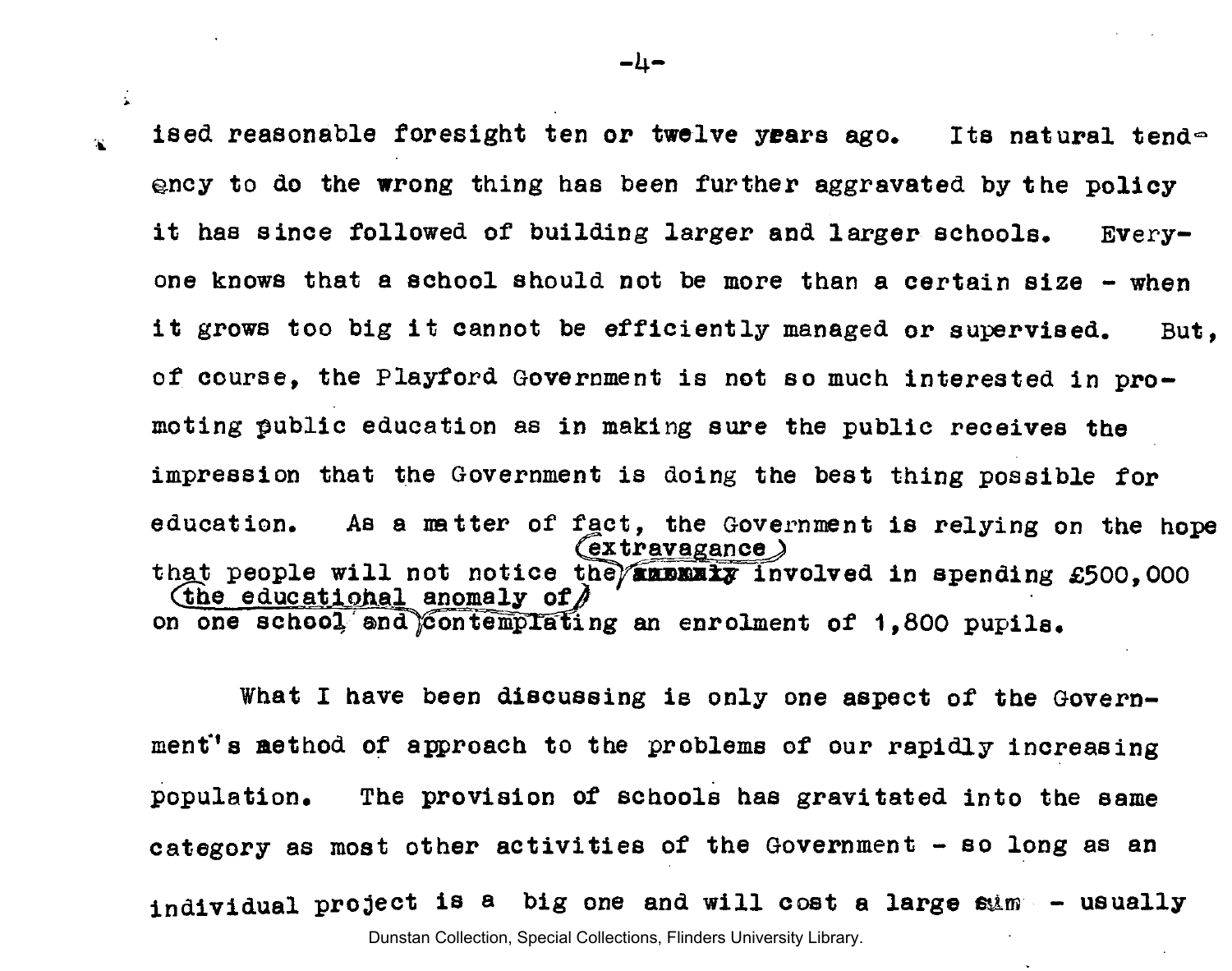much more than the original estimate, incidentally - the Playford Gov-萑 ernment apparently thinks it has the answer to any problem; but I sincerely hope that the people will not much longer be deceived in this way

The tendency to cram as many pupils as possible in large schools is consistent with the Premier's deliberate policy of concentrating population in the metropolitan area. Indeed, under the pretence of providing employment for new and old Australians in this State, he has encouraged the establishment of industries in the metropolitan area, thereby compelling people to live in that area. The parallel policy of encouraging the aggregation of land in the country has also compelled many who do not own land there to gravitate to the metropolitan area in search of employment. Under the guiding hand of the Premier, the number of landholders in the country, instead of increasing more or less in proportion to the increase in total population, has even declined; and the proportion of people who may be classified as employees among the countrypopulation has decreased alarmingly. All this would be Dunstan Collection Special Collections Flinders University Library.<br>this would be bad enough, of course, if our total population were not

 $\mathbb{R}^2$  .  $\mathbb{R}^2$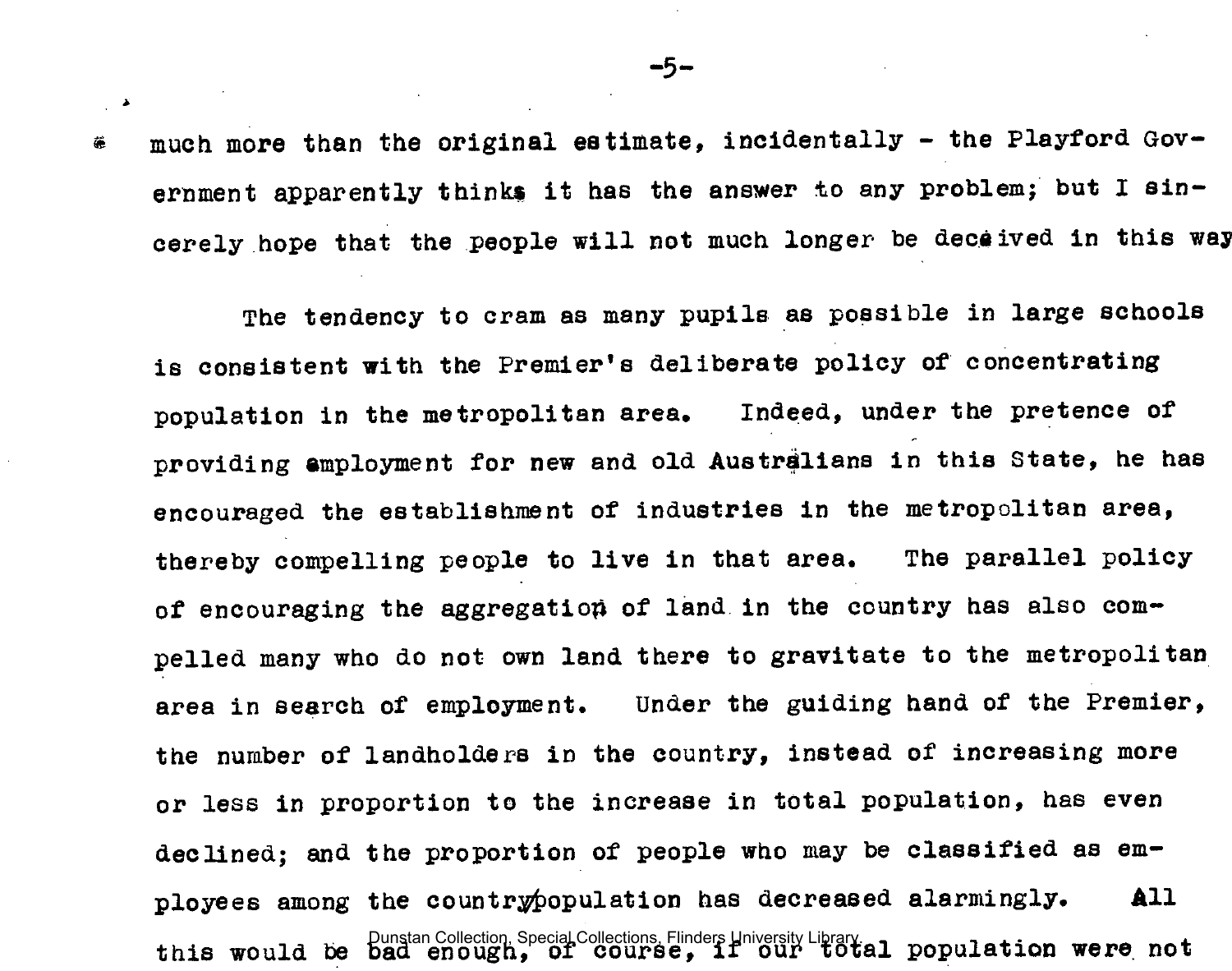increasing as rapidly as it is; but it is serious in view of the actual facts.

 $\mathbf{A}$ 

The concentration of population in the metropolitan area has created tremendous problems in that area. We have referred to these problems over and over again. In addition, many of our country centres have been doomed almost to extincion in order to satisfy the Premier's appetite for particular schemes which have little or no bearing on the development of the State for productive purposes and which are certainly not promoting the kind of development necessary to accommodate our rapidly growing population. What sort of progress can we say has taken place in South Australia over the last twenty years or so if practically all the so-called development has taken place in the metropolitan area? On the other hand, Labor's policy has always been to develop our country centres - we have urged the Government time and time again to give statesmanlike consideration to some plan of de-14 nestone the proper econome balance of the centralization that would restore

Dunstan Collection, Special Collections, Flinders University Library.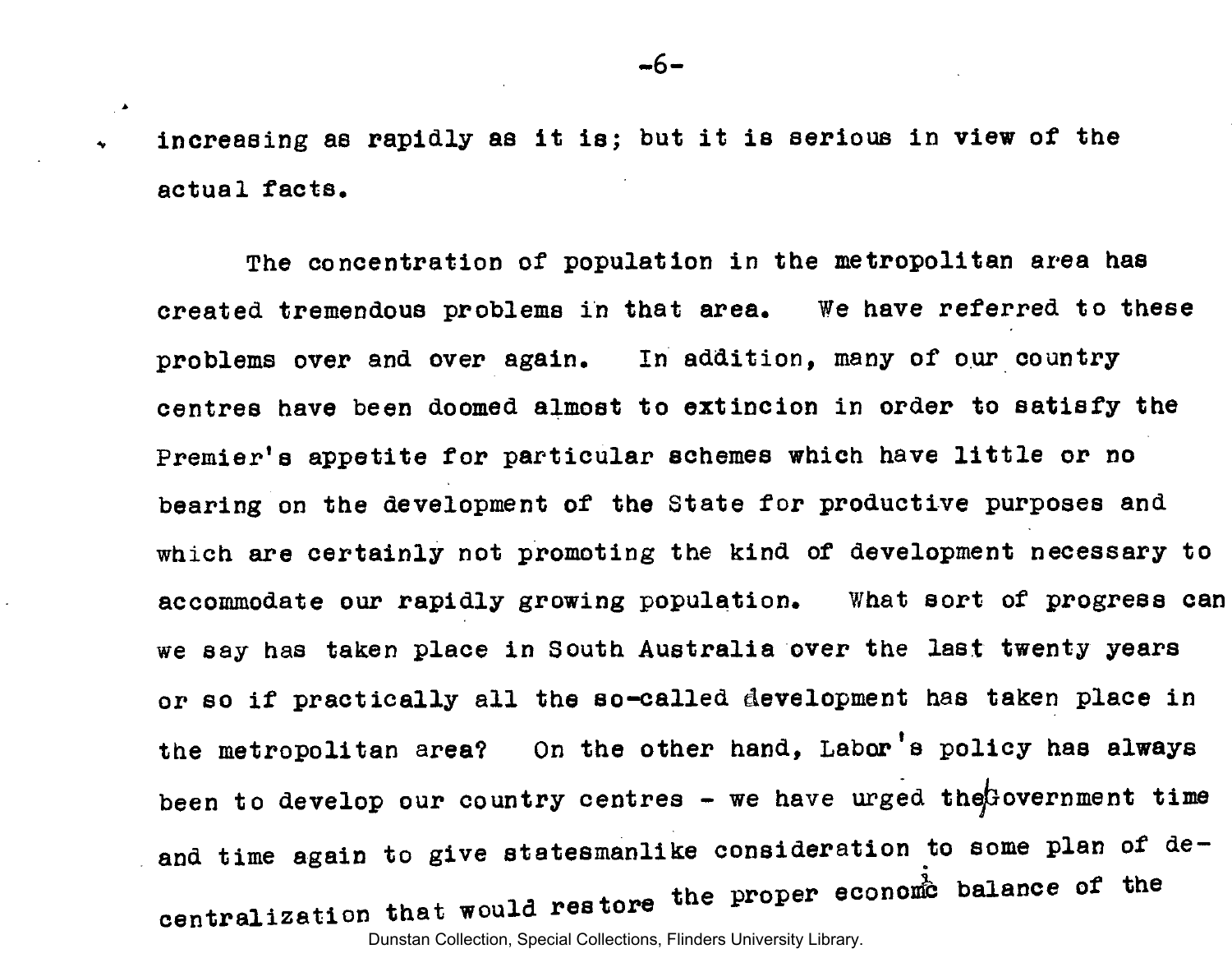$\epsilon$  State and at the same time maintain and advance our rural centres, thus enabling them to support amenities and services which they cannot supw port now. But every time we have been met with opposition which we can only regard as being actuated by petty and unworthy motives. We know very well that there cannot be any real development in our rural areas unless we adopt an entirely new approach to the basis of land ownership; but, of course, an L. C. L. Government, which relies principally on the land-owners in the country for its majority in Parliament, will never espouse a policy calculated to disturb the interests it represents. Whenever we have spoken of decentralization and closer settlement, we have been met with this sort of absurd objection on the part of the Premier (quote): "It is quite obvious that with no sources of fresh water available and with the high cost of carting wate long distances, it would be impossible to establish large concentrations of population in areas with rainfall of less than six inches" (unquote). I need hardly say that we were thinking of centres within the good rainfall areas, where, incidentally, the land is owned under the monopol-Dunstan Collection, Special Collections, Flinders University Library.

 $-7-$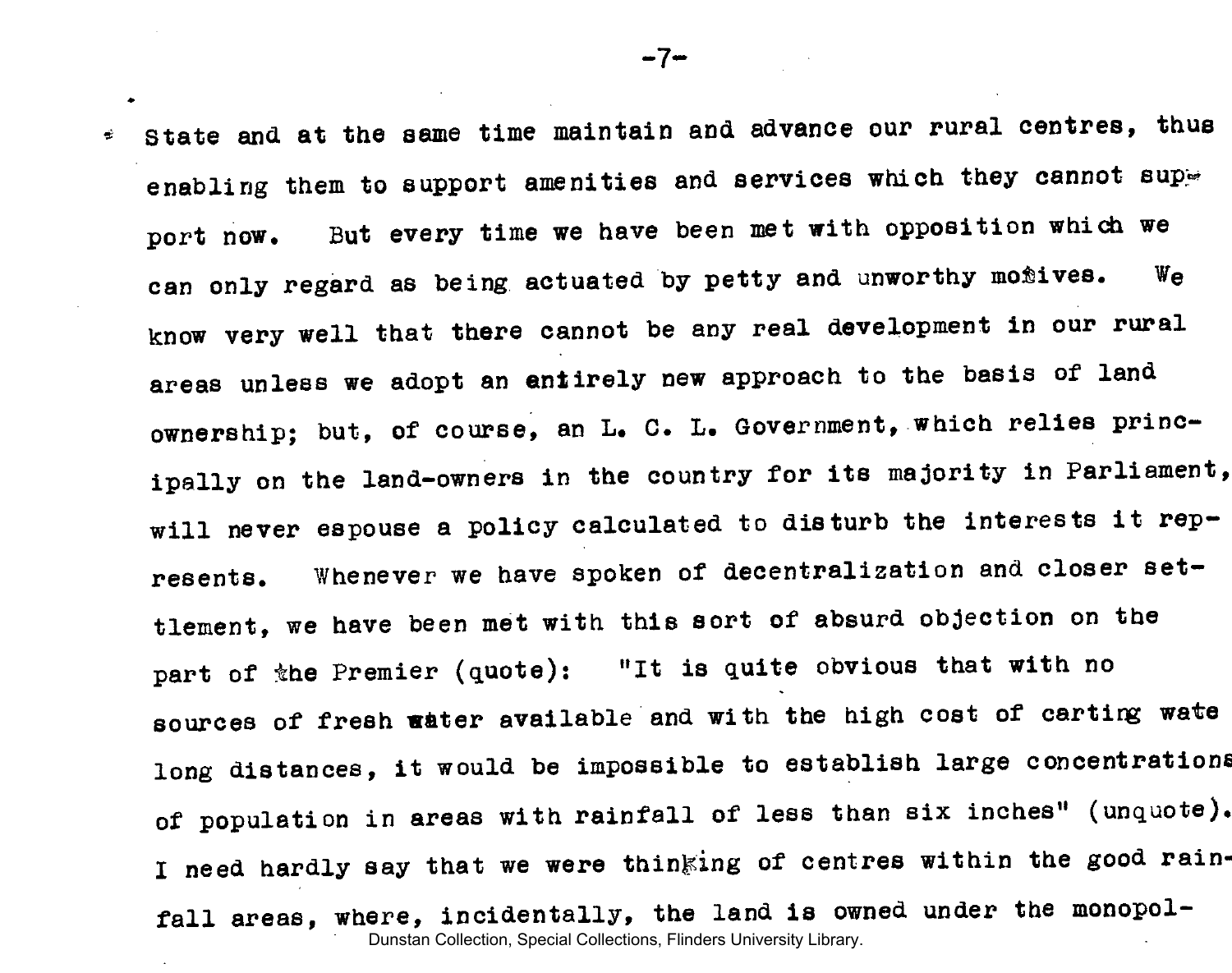istic system for which the Premier and his party stand. In order to disguise the real reason for opposing decentralization and closer settlement of our rural areas, the Premier resorts to unbecoming ridicule of some proposal which has nothing to do with the subject.

 $\rightarrow$  $\sim$ 

> The fact is, of course, that the Premier has no interest in the real development of the State - he is only interested in his own particular projects, which, by the way, have cost the people an enonmous amount of money without affording a proportionate development of the State in the sense I have mentioned. For example, the power stations at Port Augusta, where more than £30M is to be spent, are largely for the purpose of providing the metropolitan area with electricity - they are not in any sense an example of decentralization - and it may be noted that they are situated in a district which has always been Labor. This is, indeed, the basic object of L. G. L. policy - to ensure, as far as possible, the preservation of the status quo in the political sphere. Everything else is subordinated to that. Meanwhile, we

> > Dunstan Collection, Special Collections, Flinders University Library.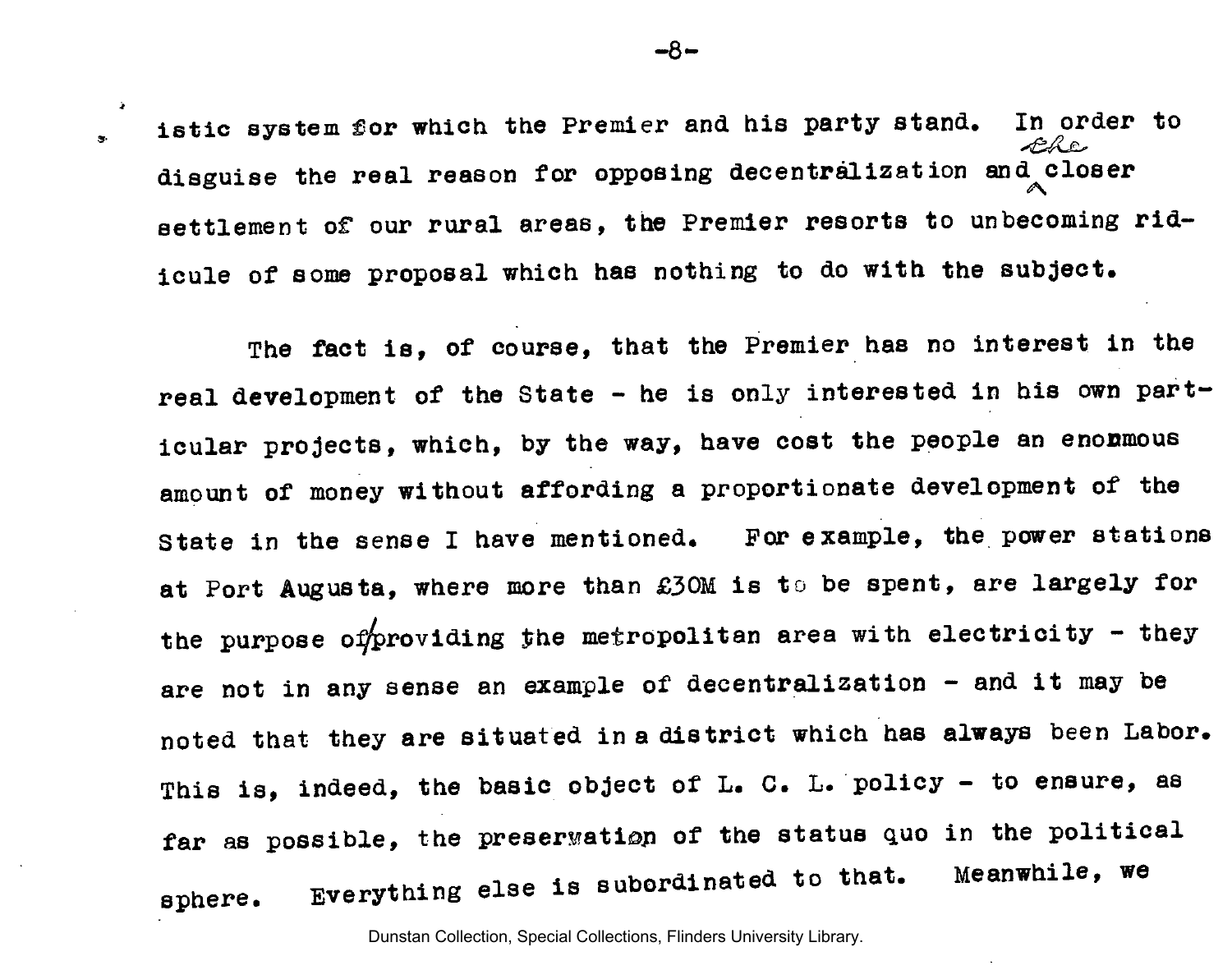have the absurdity of about 62 per cent of the total population being<br>  $\frac{1}{2}$ herded in the metropolitan area and 38 per cent in the rest of the State.

 $\rightarrow$ Ä.

> Another example of the Premier's attempt to evade the issue is to be seen in a reply he gave two years ago to Labor's motion for the appointment of a RoyAl Commission to inquire into decentralization. He quoted the number of houses built by the Housing Trust as proof of his. Government's endeavours to arrest the drift of population from the country. He said that up to that time 7,830 houses had been built in 157 localities outside the metropolitan area and no doubt intended these figures to be impressive. On the face of them they were impressive they represented an average of about 50 houses per locality - but, on analysis, I found that 5,261 of these houses were built in seven localities - Elizabeth, Salisbury, Mount Gambier, Port Augusta, Port Augusta West, Port Pirie and Whyalla - and nearly half of the houses were built at Elizabeth and Salisbury! While the seven localities mentioned